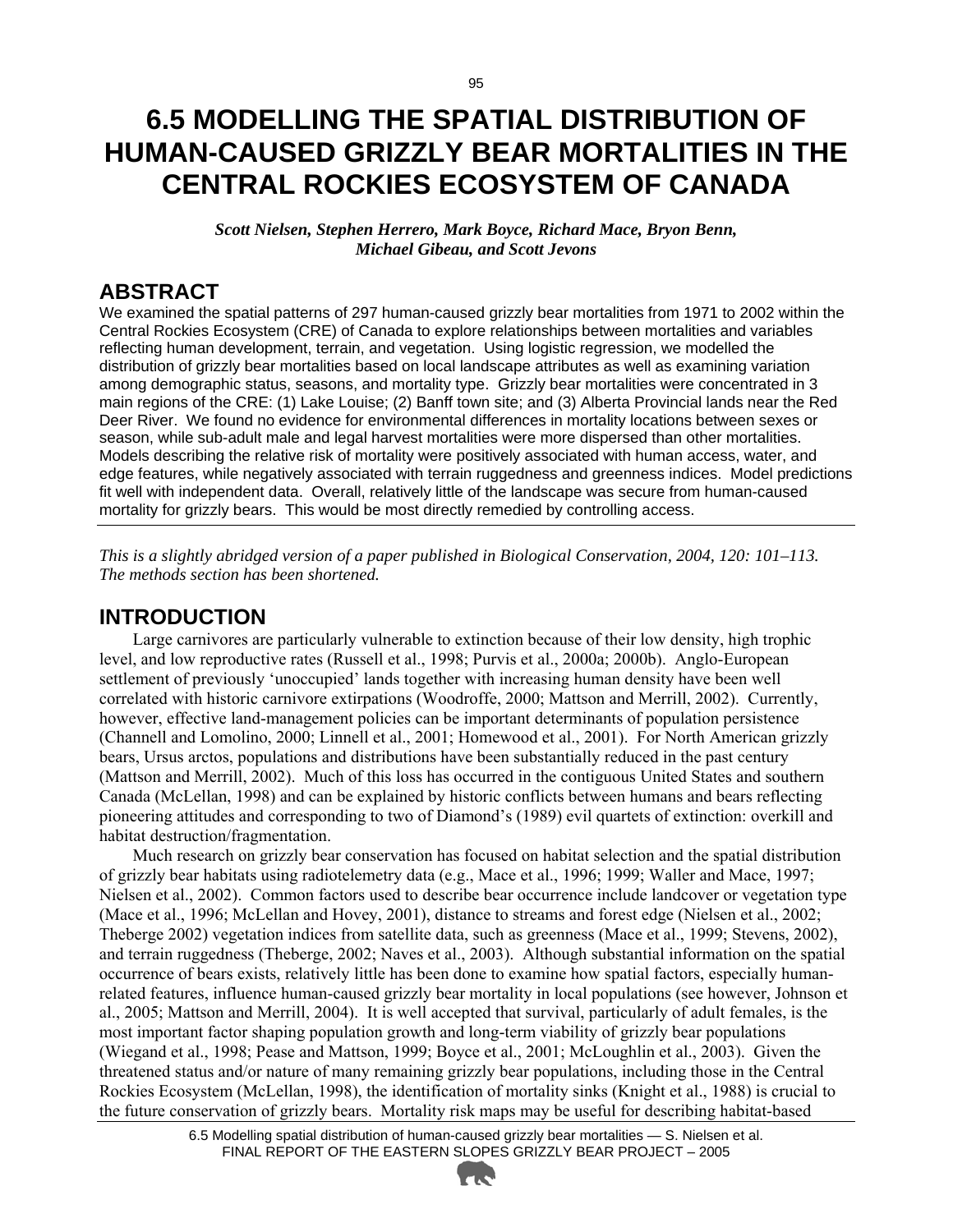population viability (Boyce, 2002) or the identification of bear habitats and core areas with high conservation value based on multidimensional habitat models of survival and reproduction (Naves et al., 2003). Although methods are well developed for survival modelling (Cox and Oakes, 1984), most areas of current grizzly bear range lack the required information on individual exposure and death. Alternative approaches that make use of ad hoc government mortality records are required. Development of regional spatial mortality risk models for grizzly bears would be an important contribution to conservation.

Grizzly bear populations within Canada, although not as reduced as within the contiguous United States, still face substantial pressures from habitat degradation and reduced population growth rates caused from excessive mortality (McLoughlin et al., 2003). Currently, only 37% of the 3.5-million-km<sup>2</sup> grizzly bear range is considered secure, with the remaining 63% considered vulnerable (Banci et al., 1994). Risks associated with these vulnerable populations are the expansion and development of resource extraction activities, including oil and gas exploration and development, timber harvesting, and mining. Previous research on human-caused grizzly bear mortality has shown a strong relationship between bear mortalities and roads (McLellan, 1989). As resource extraction activities enter an area, initially without much access, road construction provides entry for hunters, poachers, and settlers, the major cause of grizzly bear mortality (McLellan, 1989). Even in 'pristine' landscapes such as national parks where grizzly bears are protected from hunting, as much as 100% of known adult grizzly bear mortalities occurred within 500 m of roads or 200 m of high use trails (Benn and Herrero, 2002). Likewise, examinations of survival and mortality in the Greater Yellowstone Ecosystem revealed the highest risk of mortality for grizzly bears in areas of high road density and for those animals experiencing repeated management actions (Boyce et al., 2001; Johnson et al., 2005). Most often, researchers have focused on habitat selection and assumed that the identification of areas most frequently occupied by animals represent high quality habitats or contribute to fitness (Garshelis, 2000). In certain circumstances, however, areas frequented by animals and therefore identified as 'high' quality habitat within habitat models, can be considered attractive sinks where risk of mortality is high (Delibes et al., 2001; Naves et al., 2003). Identifying attractive sinks as high quality habitat would be misleading for management and conservation action. Research that identifies mortality sinks, or the opposite secure highquality sites, as it relates to human features, terrain, and vegetation, is important if our goal is to maintain viable future populations of grizzly bears.

In this paper, we develop predictive models and maps that describe the distribution of human-caused grizzly bear mortalities for the Alberta and Yoho National Park portions of the Central Rockies Ecosystem of southern Canada. Our goal was to understand, through modelling, the relationships among bear mortality locations and landscape-level physiographic and human variables. More specifically, we were interested in: (1) examining the spatial density of grizzly bear mortalities; (2) evaluating possible differences in the physiographic attributes of mortality locations relative to demographic status, season, and mortality type; and (3) developing predictive models that estimate the relative probabilities of bear mortality (risk) given multivariable combinations of physiographic variables. Our working hypothesis is that grizzly bear mortalities are related to factors describing human accessible habitats in those locations where bears are likely to frequent. Mattson et al. (1996a; 1996b) conceptualises this as the frequency of contact between bears and humans. At increasingly larger spatial and temporal scales, however, the lethality of contact can differ based on jurisdictional boundaries and temporal changes in management regime (Mattson et al., 1996a; 1996b; Mattson and Merrill 2002). We attempt to examine spatial expressions of these concepts in the Central Rockies Ecosystem of Canada using empirical modelling of grizzly bear mortality locations, animal use locations, and geographic information system (GIS) data typical of most grizzly bear habitat models.

# **STUDY AREA**

This study encompassed a 29,264-km<sup>2</sup> area of the Central Rockies Ecosystem (CRE) in southern Alberta and a small portion of adjacent British Columbia, Canada (Figure 1). This study area encompasses a portion of the known distribution of grizzly bears in western Canada. This area included Banff and Yoho National Parks and an Alberta Provincial area south of Banff referred to as Kananaskis Country. The area was bordered to the west by the Continental Divide and Yoho National Park, being no further than 117.0°W longitude. The northern boundary was primarily along Highway 11 and occurred south of 52.5°N latitude.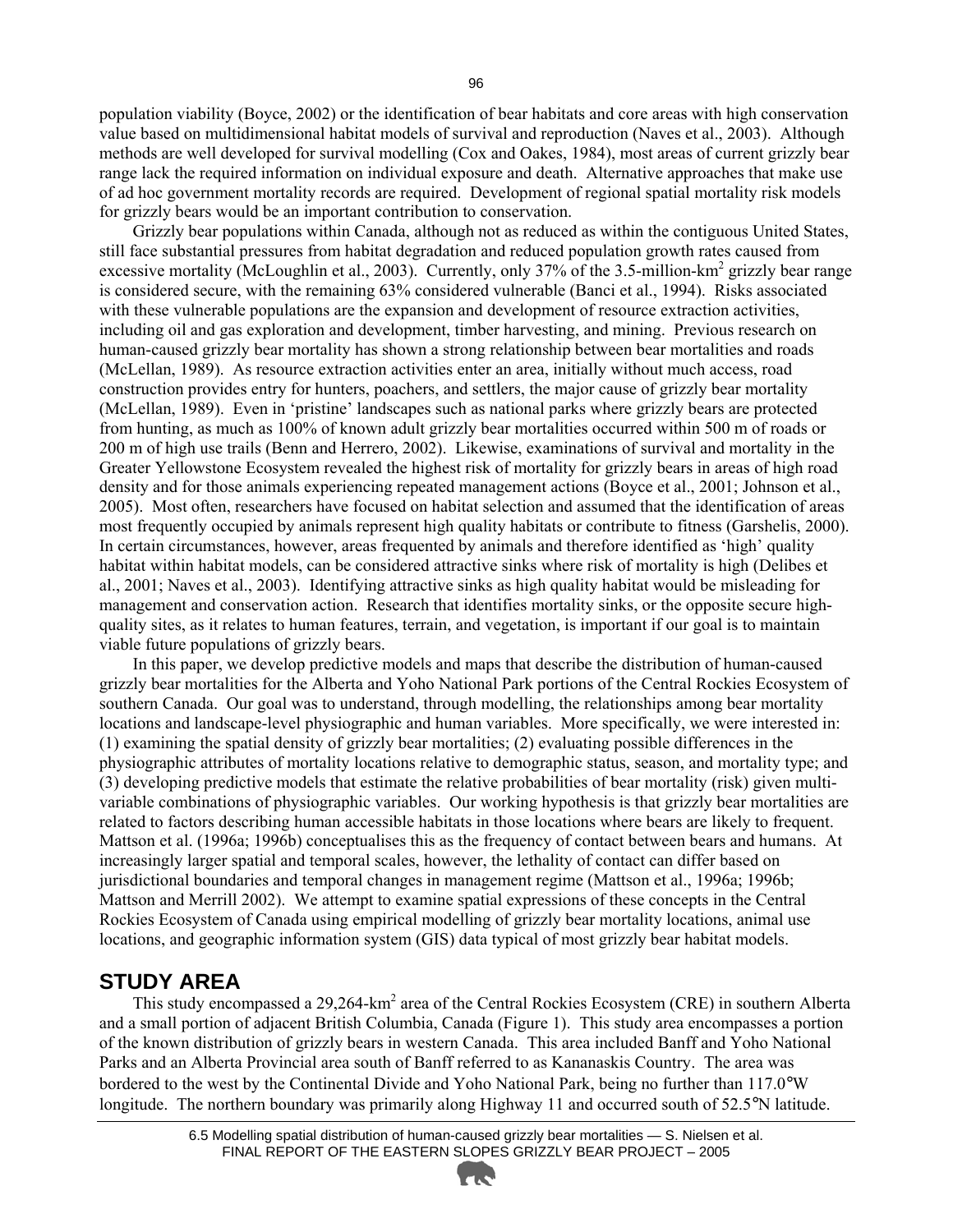The southern border was at latitude 50.0°N, while the east border was irregular in shape, but no further east than 114.0°W longitude. Legal harvest of grizzly bears, through a limited entry spring hunt since 1988, occurred in the areas outside of Banff and Yoho National Parks and Kananaskis Country (Figure 1). Mountainous terrain dominated the study area with elevations varying from 839 m along the North Saskatchewan River at Rocky Mountain House to 3,588 m along the Continental Divide. Given a strong gradient in elevation, a diverse array of local ecosystems and plant communities existed, but most generally could be divided into the following 5 ecoregions: (1) alpine; (2) sub-alpine; (3) upper boreal-cordilleran; (4) aspen parkland; and (5) montane.



Figure 1. Study area map depicting elevation, study area boundary, Province border, places, and general location within Alberta and British Columbia, Canada (small inset map in lower left corner).

> 6.5 Modelling spatial distribution of human-caused grizzly bear mortalities — S. Nielsen et al. FINAL REPORT OF THE EASTERN SLOPES GRIZZLY BEAR PROJECT – 2005

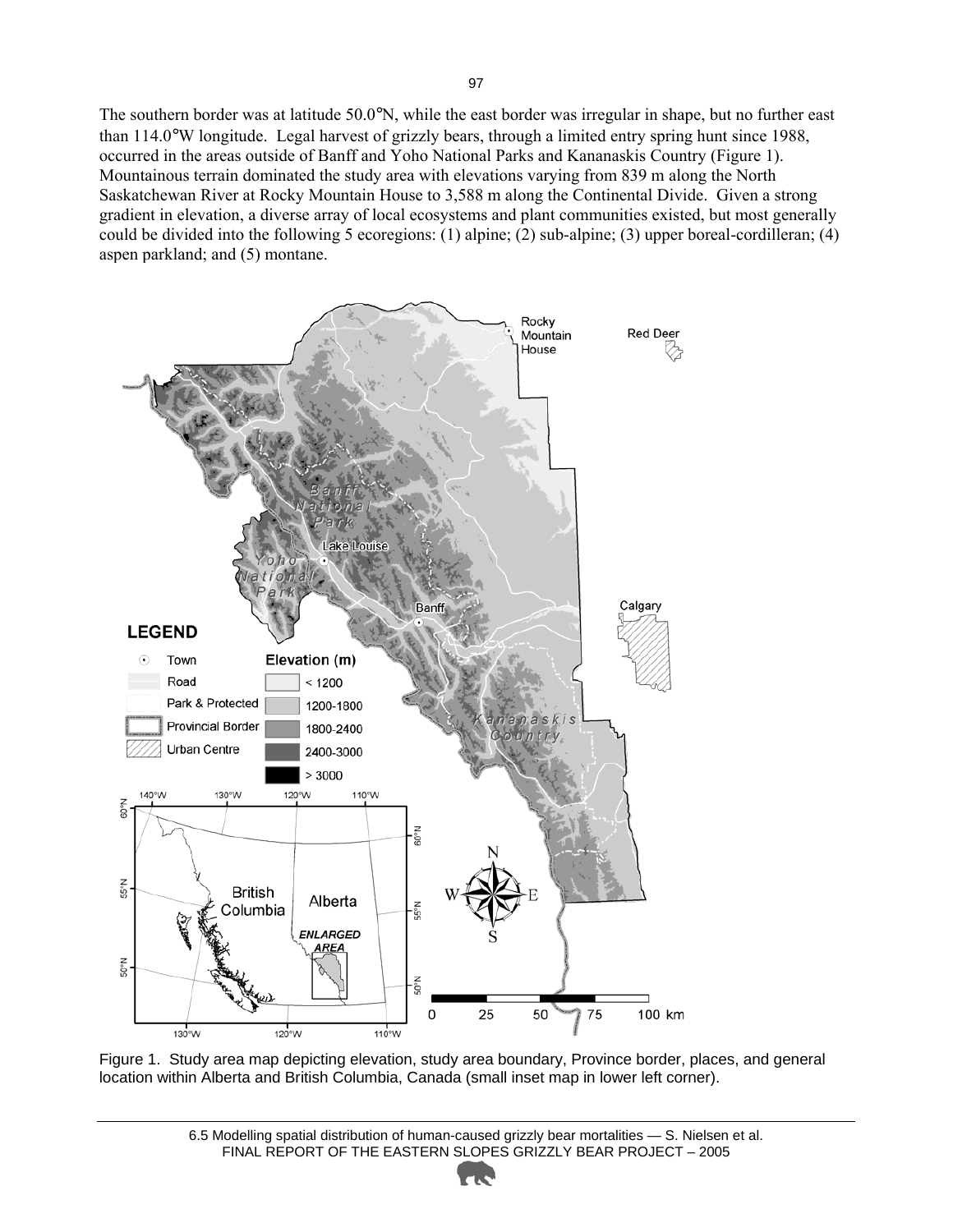### **METHODS Mortality location data**

We collected grizzly bear mortality information across the CRE for a 32-year period from 1971 to 2002. Mortalities were defined as both dead bears and those bears translocated a sufficient distance to be considered eliminated from the population. For each mortality record, the location (UTM coordinates), accuracy of location, month, year, sex, age, and cause of mortality were obtained from National Park and Provincial management records (Benn, 1998; Benn and Herrero, 2002). However, because locations of mortalities in Alberta were provided at the scale of the township, and some mortalities in the National Parks were imprecise or missing, persons involved with the mortality event were interviewed to associate specific coordinates on a map and locations were then digitised into a GIS. For spatial mortality models, we used 279 accurate and reasonably accurate locations that were associated with human-caused events. Bear mortalities from human causes were classified into 2 classes: (1) legal harvest; and (2) non-harvest/other (self-defense, First Nation, accidents, railroads, highway, problem wildlife, research, and translocation).

### **GIS (spatial) predictor variables**

We generated 7 geographical information system (GIS) layers that were related to land cover, terrain, and humans. Land cover was estimated from Landsat TM satellite imagery dated from 1995 to 1998 and occurring at a 30-m pixel resolution. Land cover was initially classified into 9 classes: conifer forest, deciduous forest, shrub, avalanche, grass, cropland, ice/snow, rock/bare soil, and water (Wierzchowski, 2000). This map was further simplified by reclassifying the image into 5 more general land cover categories. These reclassified categories were conifer forest, deciduous forest, shrub (shrub and avalanche), grassland (grass and cropland), and non-vegetated areas (ice/snow, rock/bare soil, and water). From the classified land cover imagery, we further derived a grid (30-m pixel) representing the distance (km) to edge of any nearest land cover.

Using the same satellite imagery, we derived a greenness index based on a tasselled-cap transformation of the Landsat TM bands (Crist and Ciceron, 1984), which has been found to relate to leaf area index (LAI) and vegetation productivity (White et al., 1997; Waring and Running, 1998). Greenness has previously proven useful for identifying grizzly bear use in mountainous regions (Manley et al., 1992; Mace et al., 1996; 1999; Gibeau et al., 2002; Nielsen et al., 2002; Stevens, 2002), and as such has been recognized as a surrogate of grizzly bear habitat quality (Stevens, 2002). Using hydrographic GIS data, we also derived a 30 m grid that represented the distance (km) to any nearest water feature (water body, permanent stream, intermittent stream, indefinite stream). As a final distance metric, we calculated, again in a 30-m grid, the distance (km) to nearest linear human use feature (motorized or non-motorized), but did not include exploratory seismic lines that are common to areas outside of the Parks. To characterize terrain, we generated a terrain ruggedness index (TRI) within 300-m circular moving windows, as previous examinations have found this scale to be an important predictor of bear occurrence (Theberge, 2002).

# **DATA ANALYSIS**

### **Spatial densities of grizzly bear mortalities**

To qualitatively examine spatial patterns and concentrations of grizzly bear mortalities, we used 3 separately scaled moving windows to calculate the total density of mortality locations in a GIS. These moving window analyses corresponded to a scale of, (1)  $520\text{-}km^2$  (12,869-m radius) or the estimated average multi-annual 95% fixed kernel home range for female grizzly bears in the CRE (Stevens, 2002); (2) 900-km<sup>2</sup> (16,929-m radius) or the approximated lifetime home range of a female grizzly bear in Yellowstone (Blanchard & Knight, 1991); and (3) 1,405-km<sup>2</sup> (21,153-m radius) or the estimated average multi-annual 95% fixed kernel home range for male grizzly bears in the CRE (Stevens, 2002). All human-caused mortalities over the past 32 years were summed within moving windows and applied to 100-m pixels (1-ha grid) in a GIS map. All pixels with a mortality density of 0 were qualitatively considered secure sites, while those exceeding 31 mortalities  $(> 1 \text{ mortality/vr})$  were qualitatively considered high mortality zones.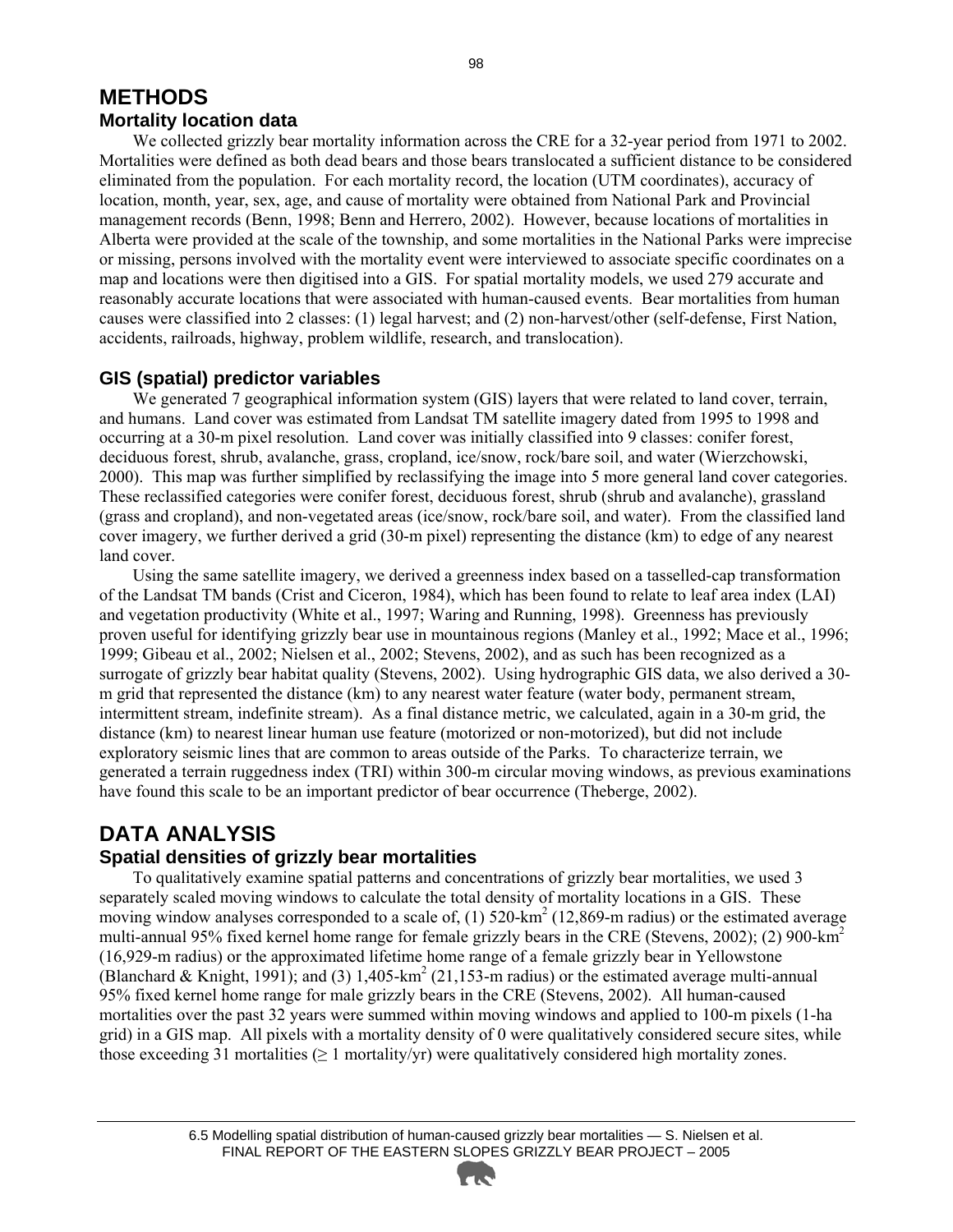#### **Mortality differences among demographic status, season, and mortality type**

We used logistic regression to assess relationships between landscape attributes of mortality locations (GIS predictor variables) and the categories of demographic status, season, and mortality type (response variables). Sex was contrasted for either female (1) or male (0) observations, while for sex-age class composition, we tested for sub-adult  $(3-5-yr-old)$  male mortalities  $(1)$  versus all the other  $(0)$  mortalities (e.g., young, adult, and sub-adult females). To examine whether seasonal differences were present, we compared mortalities that occurred during the berry season (1) with those mortalities that occurred outside of the berry season (0). We defined the berry season to be the period from 1 August to 31 October. During this time, grizzly bears in the region forage on Canada buffaloberry *Shepherdia canadensis* and numerous species of blueberry and huckleberry *Vaccinium* spp. (Hamer and Herrero, 1987; Hamer et al., 1991; Nielsen et al., 2003). Finally, we examined whether environmental differences existed in mortalities associated with legal harvest locations (1) compared to other human-caused mortalities (0) outside of protected areas.

#### **Random versus mortality locations- mortality distribution models**

To characterize the landscape within the defined study area, we generated a sample of random (2 dimensional uniform distribution) locations with a sampling intensity of 1 point per  $\overline{5}$ -km<sup>2</sup> ( $n = 5,852$ ). These random landscape locations (0) were contrasted with human-caused, mortality locations (1) using an availability-presence design with the following log-linear form:

 $w(x) = \exp (\beta_1 x_1 + \beta_2 x_2 + ... + \beta_k x_k),$ 

where  $w(x)$  represents the relative mortality distribution function (low to high mortality rank) and  $\beta_i$  the mortality coefficient estimated from environmental predictors *xi* (Manly et al., 1993). Coefficients for the model were estimated using logistic regression. A global mortality distribution model representing all recorded mortalities was developed along with specific models for significant demographic status, season, and mortality type classes identified as significant in the previous section.

To validate our models, we partitioned mortality data prior to model building into a model-training (80%) and model-testing (20%) data set. Model-training data and random (psuedo-absences) locations were used to develop model coefficients, while model-testing data were used for within sample independent validation. Using the test data, we examined the predictive capacity of the model (validation) by comparing model predictions to the observed number of withheld mortalities (Boyce et al., 2002).

#### **Radiotelemetry versus mortality locations- the mortality risk model**

Because the previous comparison between random and mortality locations does not consider the conditional nature of the mortality process (i.e., bears can only be killed where they are present, not necessarily all [random] locations), we also used logistic regression to contrast the location of grizzly bear mortalities with sites used by grizzly bears. We determined grizzly bear use by collecting 3,089 VHF radiotelemetry locations from 60 sub-adult and adult (35 female: 25 male) grizzly bears between 1994 and 2001. Similar methods were used for developing a mortality risk model as those in the previous section with the distinction being that radiotelemetry (0), not random locations, were contrasted with mortality (1) locations. For this analysis, all mortalities located outside the 100% minimum convex polygon (MCP) home range of individual radio-collared grizzly bears were excluded. We interpreted coefficients from the mortality risk model to represent those areas where grizzly bears are likely to die given that they selected particular habitats and resources (a form of conditional probability not satisfied with a comparison of random locations). Finally, we compared the ranked predictions of mortality distribution model with the mortality risk model using a weighted Kappa ( $\hat{K}_{w}$ ) statistic (Monserud and Leemans, 1992; Næsset, 1996). We consider Kappa values greater than 0.75 to indicate very good to excellent agreement (1.0 is perfect), while values between 0.4 and 0.75 indicate fair to good agreement, and finally values less than 0.4 to indicate poor agreement (Landis and Koch, 1977).

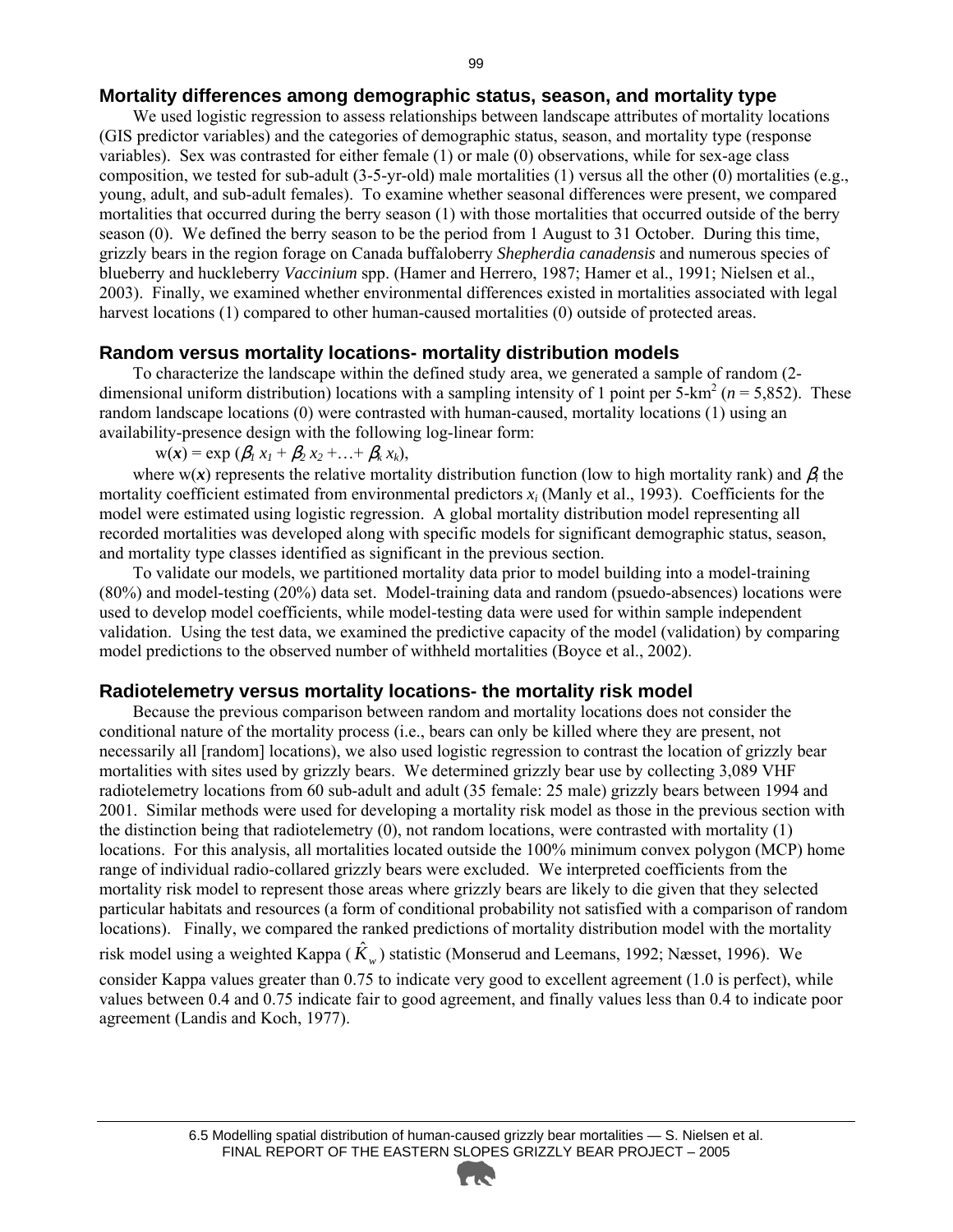## **RESULTS Spatial densities of grizzly bear mortalities**

Regardless of the scale examined, grizzly bear mortalities were concentrated within 3 regions of the Alberta study area; (1) Lake Louise; (2) Banff town site; and (3) Alberta Provincial lands near the Red Deer River northwest of Calgary (Figure 2). For the 900- and 1405-km<sup>2</sup>-scales, mortality densities within moving windows exceeded 31 mortalities for the above 3 identified areas, equivalent to ≥1 mortality event/year and qualitatively considered a high mortality zone. At the 520-km<sup>2</sup>-scale, only Lake Louise stood out in having more than 31 mortality events, although a very small area west of Banff also showed high mortality. Total area occupied in a high mortality zones ranged from 1.4% at the 520-km<sup>2</sup>-scale to 13.2% for the 1,405-km<sup>2</sup>scale (Table 1). In contrast, the total area considered secure from human-caused mortalities (no recorded mortality events) ranged from 7.2% for the  $1,405$ -km<sup>2</sup>-scale to 23.9% for the 520-km<sup>2</sup>-scale (Table 1).

However, 22% to 32% of secure habitat was in areas of non-habitat (Figure 2, Table 1) suggesting an even more restricted extent for security over the past 32-years.

Table 1. Percent composition of qualitatively defined secure (0 recorded mortalities), secure but non-habitat (rock, snow, ice, water), and high mortality density sites (>31 mortality events) for the Central Rockies Ecosystem of Canada. Mortality density estimates were based on moving windows of three scales, the first relating to local female home range sizes (520-km<sup>2</sup>), the second Yellowstone lifetime home range sizes (900 $km^2$ ), and third local male home range sizes (1,405-km<sup>2</sup>).

|                        | Percent of Landscape |            |                         |  |  |  |
|------------------------|----------------------|------------|-------------------------|--|--|--|
| Variable               | 520-km <sup>2</sup>  | 900- $km2$ | $1405$ -km <sup>2</sup> |  |  |  |
| Secure                 | 23.9                 | 13.9       | 7.2                     |  |  |  |
| Secure, non-habitat    | 21.8                 | 23.2       | 32.0                    |  |  |  |
| High mortality density | 1.4                  | 3.8        | 13.2                    |  |  |  |

#### **Mortality differences among demographic status, season, and mortality type**

The landscape features at mortality locations for male and female grizzly bears were not differentiated by logistic regression ( $\chi^2$  = 8.38, *p* = 0.497, d.f. = 9) (Table 2). Conversely, we found strong differences between sub-adult males and other sex-ages. The sub-adult male model was significant overall  $(\chi^2 = 27.77, p$  $= 0.001$ , d.f.  $= 9$ ) with distance to access feature and edge variables significant. Generally, sub-adult male mortalities were further from edges than other sex-age classes (Table 2). In addition, sub-adult male mortalities were more likely to be further from human access features than adult, young, and sub-adult female mortalities.

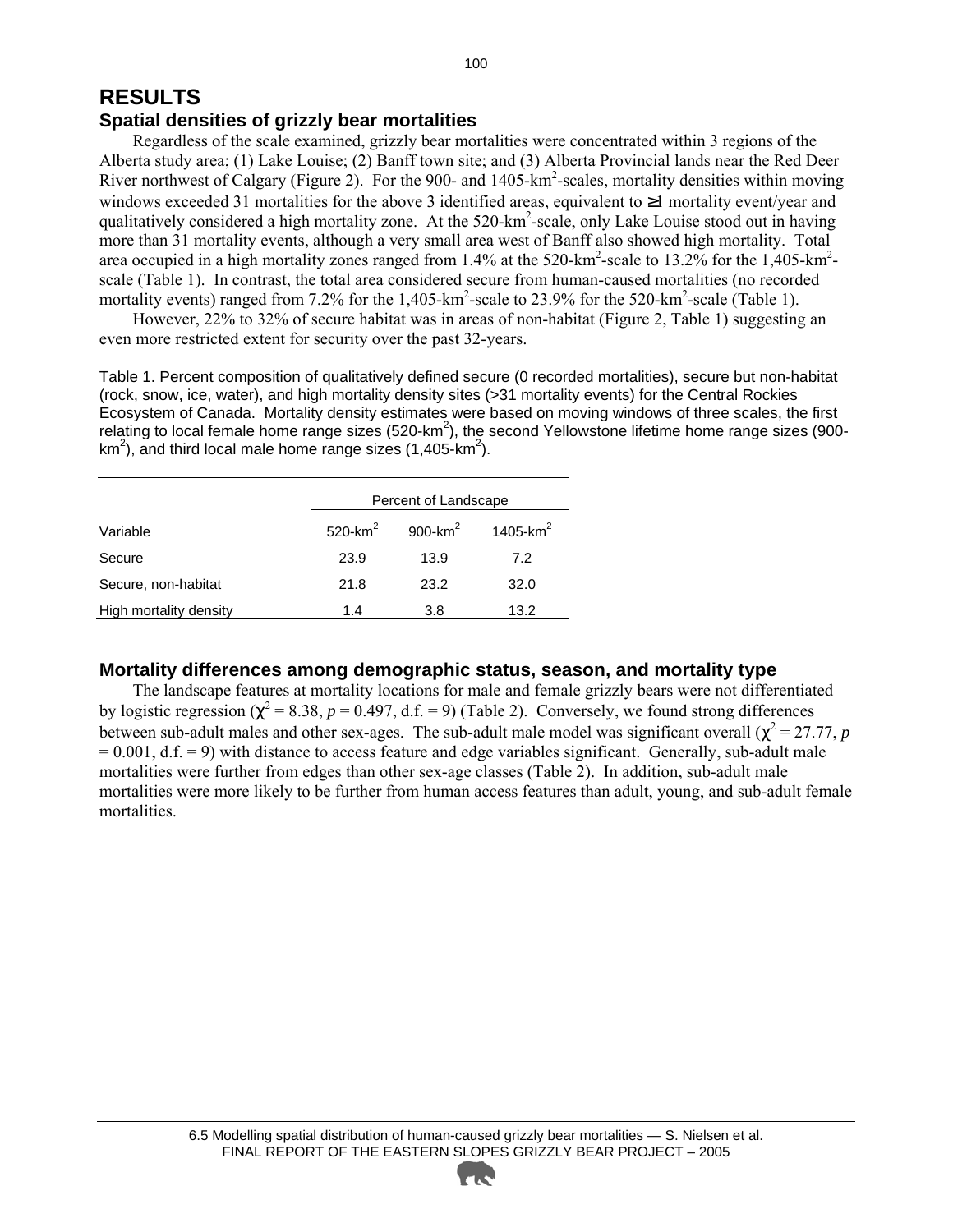

Figure 2. Distribution and concentration (density of recorded mortalities) of grizzly bear mortalities within the study area at 2 scales relating to the multi-annual 95% fixed kernel home ranges for female (a. 520-km<sup>2</sup>) and male (b. 1,405-km<sup>2</sup>) grizzly bears. Note the differences between scales and the high concentration of mortalities near Banff and Lake Louise town sites as well as the east slopes northwest of Calgary. A third scale relating to the lifetime home range of a Yellowstone grizzly bear (900-km<sup>2</sup>) is not shown but is intermediate between the scales depicted.

> 6.5 Modelling spatial distribution of human-caused grizzly bear mortalities — S. Nielsen et al. FINAL REPORT OF THE EASTERN SLOPES GRIZZLY BEAR PROJECT – 2005

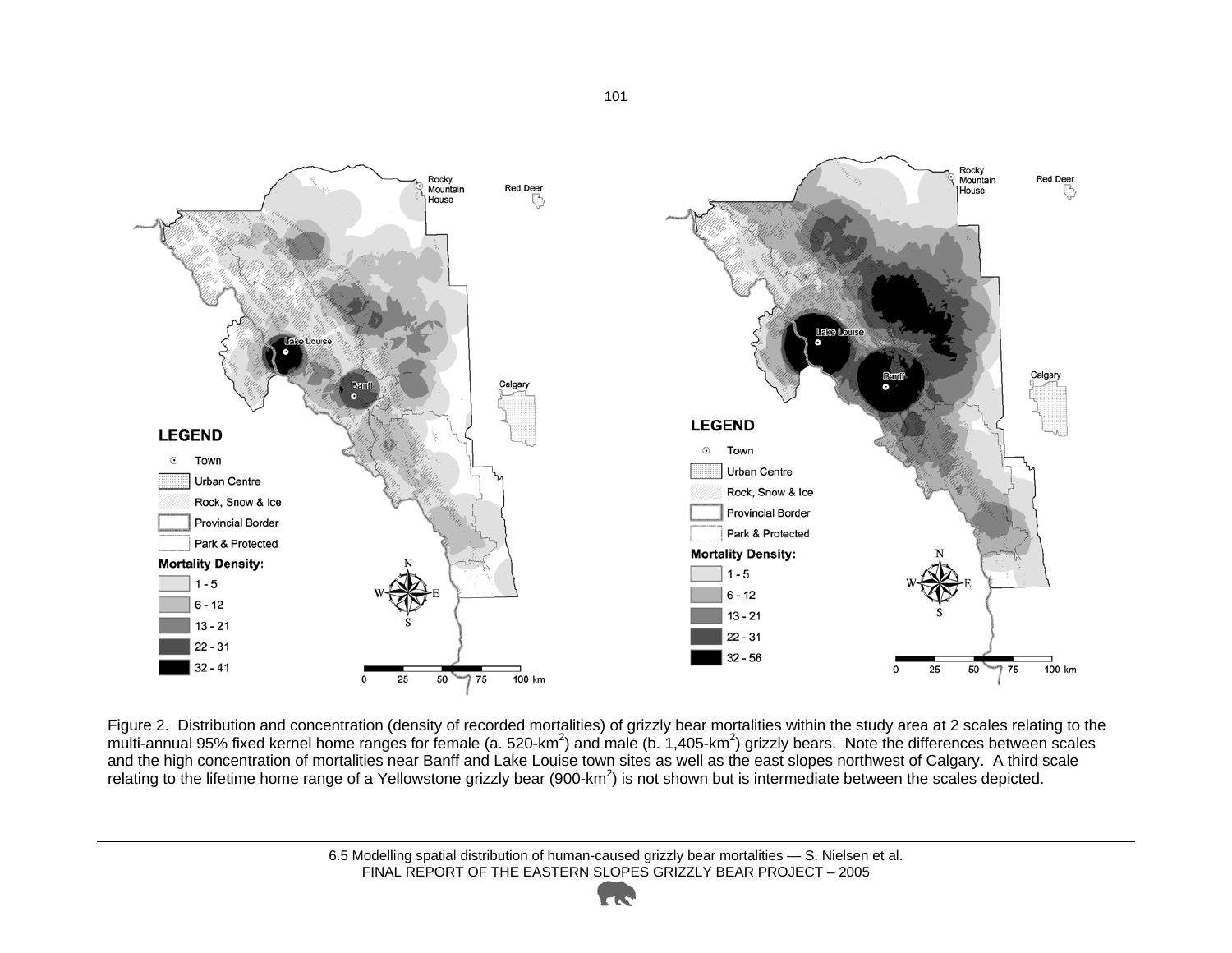Table 2. Estimated coefficients (Coeff.) for GIS environmental predictor variables used to estimate if any spatial mortality differences existed among specific demographic status, sex-age, season, or mortality class when compared with other mortalities (e.g., berry season compared with non-berry season). Conifer forest was used as the reference category (indicator contrast) for comparisons with other landcover classes.

|                     |          | Female |       |          | Sub-adult male |       |          | Berry Season |             |          | Legal harvest |       |  |
|---------------------|----------|--------|-------|----------|----------------|-------|----------|--------------|-------------|----------|---------------|-------|--|
| Variable            | Coeff.   | S.E.   | p     | Coeff.   | S.E.           | p     | Coeff.   | S.E.         | р           | Coeff.   | S.E.          | р     |  |
| Landcover type      |          |        |       |          |                |       |          |              |             |          |               |       |  |
| Deciduous forest    | 0.109    | 0.463  | 0.814 | $-0.906$ | 0.628          | 0.149 | $-0.046$ | 0.455        | 0.919       | 0.075    | 0.590         | 0.899 |  |
| Grassland           | $-0.021$ | 0.461  | 0.964 | $-0.096$ | 0.561          | 0.864 | 0.358    | 0.470        | 0.446       | $-0.341$ | 0.577         | 0.555 |  |
| Non-vegetated       | 0.636    | 0.745  | 0.393 | §        |                |       | 0.726    | 0.749        | 0.332       | $-0.846$ | 1.118         | 0.449 |  |
| Shrub               | 0.010    | 0.356  | 0.978 | $-0.338$ | 0.428          | 0.430 | 0.355    |              | 0.375 0.344 | 0.302    | 0.467         | 0.518 |  |
| Greenness           | 0.010    | 0.073  | 0.891 | 0.005    | 0.090          | 0.959 | 0.048    | 0.074        | 0.511       | $-0.170$ | 0.088         | 0.052 |  |
| Distance to edge    | $-4.580$ | 5.424  | 0.398 | 11.700   | 5.620          | 0.037 | $-9.293$ | 5.749        | 0.106       | 11.977   | 6.119         | 0.050 |  |
| Distance to water   | $-0.266$ | 0.673  | 0.693 | $-1.732$ | 1.040          | 0.096 | 0.741    | 0.671        | 0.270       | $-0.841$ | 0.946         | 0.374 |  |
| Distance to access  | $-0.736$ | 0.370  | 0.047 | 0.942    | 0.353          | 0.008 | $-0.520$ | 0.355        | 0.143       | 0.780    | 0.359         | 0.030 |  |
| Terrain variability | 3.251    | 3.464  | 0.348 | $-5.222$ | 4.520          | 0.248 | 0.785    | 3.457        | 0.820       | 3.532    | 4.100         | 0.389 |  |
| Constant            | $-0.317$ | 0.750  | 0.672 | $-0.824$ | 0.922          | 0.371 | $-0.952$ | 0.773        | 0.218       | 0.641    | 0.947         | 0.498 |  |

**§**Estimated coefficient convergence failed due to perfect classification (no sub-adult male mortalities recorded in non-vegetated areas).

We did not find any temporal effects associated with berry season (August 1 to October 31), as the overall model was non-significant ( $\chi$ 2 =12.04, p = 0.211, d.f. = 9). Finally, comparisons of legal harvest with other human-caused mortalities showed strong spatial environmental differences for mortality locations with a significant overall model ( $\chi$ 2 = 23.30, p = 0.006, d.f. = 9) and significant variables for distance to habitat edge and access features. Legal harvest locations occurred further from edges and access features compared with other mortalities, interpreted to mean that hunters must go further from a road to harvest bears and in other contexts, such as problem bears, human-caused mortality occurs nearer to roads.

#### **Random versus mortality locations- mortality distribution models**

Irrespective of differences in demographic status, season, and mortality type, the global mortality distribution model significantly ( $\chi^2$  = 144.91, *p* <0.001, d.f. = 9) described grizzly bear mortalities within the studied portion of the CRE. Mortalities were positively associated with access, water, and edge features (i.e., negative coefficients for distance to feature), while negatively associated with terrain ruggedness and greenness indices (Table 3). Only the shrub land cover class proved to be significantly different from that of conifer forests, having higher mortality ranks. Spatial model predictions for the global model showed strong patterns of high mortality along the eastern slopes of the Rockies and human accessible areas within the Parks (Figure 3). Using the independent withheld testing data (validation) we found our global mortality distribution model to be predictive overall with scaled bins of relative mortality ranks relating to the number of mortality locations falling within those bins  $(D = 1.0, p<0.001;$  Figure 4).

Models describing sub-adult male mortalities were significant ( $\chi^2$  = 93.19, *p* <0.001, d.f. = 9) showing an association with water, low greenness sites, less rugged terrain, and in shrub habitats (Table 3). In contrast, the distance variables for edge and access features, although negative (more likely to be near that feature), were not significant. For the other sex-age class, however, mortalities were strongly related to edges and access features, with a significant model overall  $(\chi^2 = 79.43, p \le 0.001, d.f. = 9)$ . Similar to sub-adult males, mortalities for the other sex-age class were in low greenness sites and in less rugged terrain. Not only were other sex-age class mortalities more likely to occur in shrub habitats, but also in grassland areas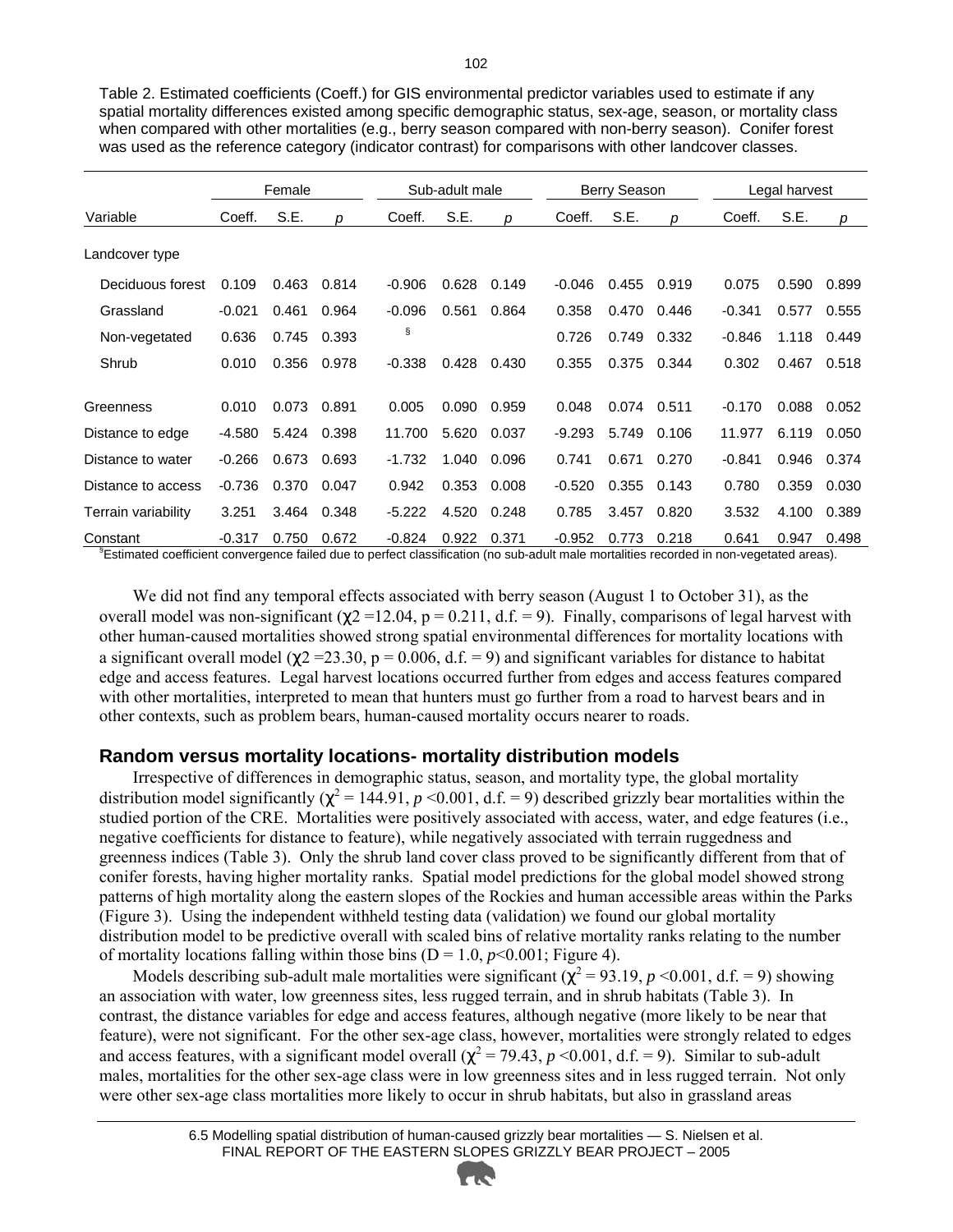(Table 3). In comparison to other sex-age classes, sub-adult male mortalities tended to occur further from edges and access features, nearer to water, and in less rugged terrain.

Models describing legal harvest mortalities were significant overall ( $\chi^2$  = 48.11, *p* <0.001, d.f. = 9), showing a strong association with water and less rugged terrain. Hunters were apparently successful in focusing their attention to streamside habitats, where animals are typically concentrated during the spring hunting season. There were non-significant, but consistent negative (nearer to features as for previous groups) relationships for access, edges, and greenness. For land cover types, only the shrub category was significantly different from that of closed conifer stands (Table 3). Non-harvest mortalities, on the other hand, were not only more likely to occur in shrub habitats, but also in grasslands with a significant model overall ( $\chi^2$  = 57.07, *p* <0.001, d.f. = 9). Distance to edge and access also were important indicators of nonharvest mortalities. Both were strongly negative, suggesting that vegetation edges and human-accessible areas were more dangerous for non-harvested grizzly bears. Greenness, distance to water, and terrain variability were non significant, but were still negative, suggesting a weak association. In contrast to nonharvest mortalities, legal harvests mortalities tended to occur further from access and edge features, nearer to water, less likely in grasslands, and finally, in less rugged terrain.

#### **Radiotelemetry versus mortality locations- the mortality risk model**

The mortality risk model, describing radiotelemetry versus mortality locations using GIS predictor variables, was significant overall  $\chi^2$  = 170.49, *p* <0.001, d.f. = 9). Mortality locations occurred in deciduous forest and shrub land cover classes more so than closed conifer stands (reference category). Also, grizzly bear mortalities were more likely to occur nearer to edge, access, and water variables (Table 4). Finally, grizzly bear mortalities were significantly related to areas of low greenness and minimal terrain ruggedness. Overall predictions of mortality classes and validations of withheld mortalities within these classes were similar for the mortality risk and mortality distribution models (Figure 4). Coefficient coverage between the randomversus-mortality and the radiotelemetry-versus-mortality models failed to reveal large differences, although stronger associations of mortality for less rugged terrain, near edges, and within the deciduous land cover class was evident for the mortality risk model (radiotelemetry versus mortality locations). Furthermore, a weighted Kappa statistic ( $\hat{K}_{w}$  = 0.78) suggests very good to excellent agreement in the spatial predictions of mortality sites by the mortality distribution and mortality risk maps. Using the independent withheld testing data (validation) we found our global mortality risk model to be predictive overall with scaled bins of mortality risk relating to the number of mortality locations falling within those bins ( $D = 1.0$ ,  $p < 0.001$ ; Figure 4). The similarities with our mortality distribution model (random versus mortality locations) suggest that the random versus mortality locations were not overly tied up in habitat selection, but instead related to those processes influencing human-caused grizzly bear mortality.

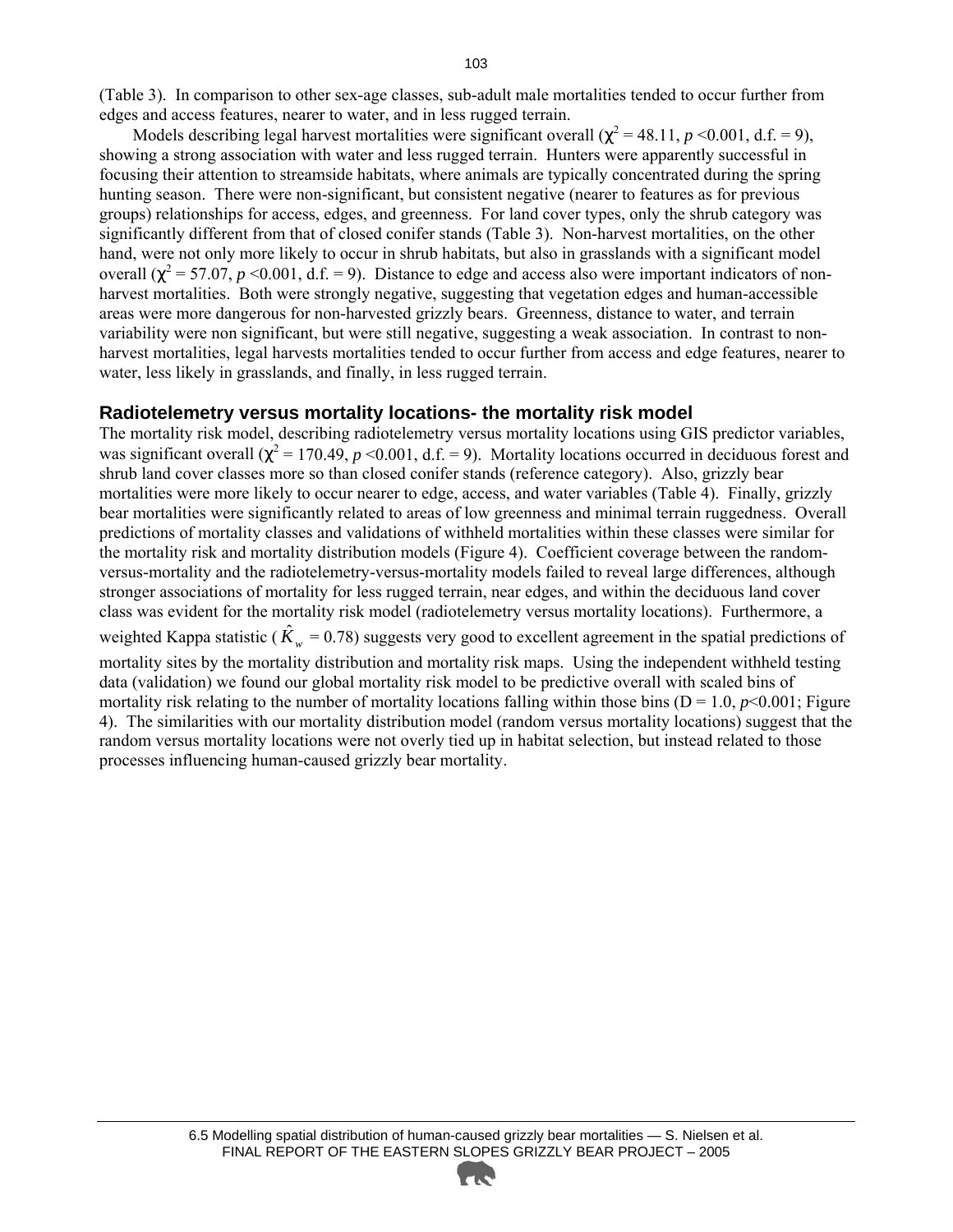Table 3. Estimated coefficients (Coeff.) for models describing the relative probability of grizzly bear mortality within the Central Rockies Ecosystem of Canada by contrasting mortalities with random locations. Standard errors (S.E.) and inferences were based on a 499-sample bootstrap estimate. Conifer forest was used as the reference category (indicator contrast) for comparisons with other land cover classes.

|                     |                  | Global model (all) |                           |                  | Sub-adult male |         |                 | Other sex-age |               |                          | Legal harvest |               | Non-harvest/Other     |       |             |
|---------------------|------------------|--------------------|---------------------------|------------------|----------------|---------|-----------------|---------------|---------------|--------------------------|---------------|---------------|-----------------------|-------|-------------|
| Variable            | Coeff. S.E.      |                    | D                         | Coeff.           | S.E.           | D       | Coeff.          | S.E.          | D             | Coeff. S.E.              |               | $\mathcal{D}$ | Coeff.                | S.E.  | p           |
| Landcover type      |                  |                    |                           |                  |                |         |                 |               |               |                          |               |               |                       |       |             |
| Deciduous forest    |                  | 0.405 0.264        | 0.125                     | $-0.098$         | 0.539          | 0.856   | 0.415           | 0.359         | 0.248         | 0.398                    |               | 0.487 0.413   | 0.536                 |       | 0.493 0.277 |
| Grassland           |                  | $0.212$ $0.233$    | 0.363                     | 0.108            | 0.416          | 0.795   | 0.503           | 0.339         | 0.137         | -0.138                   |               | 0.53 0.795    | 0.931                 | 0.361 | 0.01        |
| Non-vegetated       |                  | $-0.158$ 0.414     | 0.702                     | $-0.629$         | 3.108          | 0.84    | 0.592           | 0.487         | 0.224         | $-1.242$ 4.633 0.789     |               |               | $-0.14$               |       | 4.622 0.976 |
| Shrub               |                  |                    | $0.813$ $0.205$ < $0.001$ | 0.784            | 0.318          | 0.014   | 1.023           |               | 0.276 < 0.001 | 0.753 0.368 0.04         |               |               | 1.034                 |       | 0.345 0.003 |
| Greenness           | $-0.133$ $0.041$ |                    | 0.001                     | $-0.144$         | 0.076          | 0.057   | $-0.152$        | 0.054         | 0.005         | $-0.146$ $0.076$ $0.057$ |               |               | $-0.074$              |       | 0.066 0.267 |
| Distance to edge    | $-7.792$ 2.27    |                    | 0.001                     | -6.005           | 3.032          | 0.048   | $-11.738$ 3.608 |               | 0.001         | $-3.251$ 2.545 0.201     |               |               | $-11.076$ 4.033 0.006 |       |             |
| Distance to water   |                  |                    | $-2.274$ 0.549 < 0.001    | $-3.524$         | 1.291          | 0.006   | $-1.49$         | 0.634         | 0.019         | $-3.499$ 1.252 0.005     |               |               | $-2.141$              |       | 1.032 0.038 |
| Distance to access  | $-1.63$          |                    | 0.474 0.001               | $-0.632$ $0.588$ |                | 0.282   | $-2.901$        | 0.91          | 0.001         | $-0.322$ $0.409$ $0.431$ |               |               | $-2.652$              |       | 0.889 0.003 |
| Terrain variability | $-8.09$          | 1.599              | < 0.001                   | $-10.598$ 2.533  |                | < 0.001 | $-6.74$         | 2.048         | 0.001         | $-6.596$ 2.504 0.008     |               |               | $-4.086$              |       | 2.471 0.098 |

**CONTACT**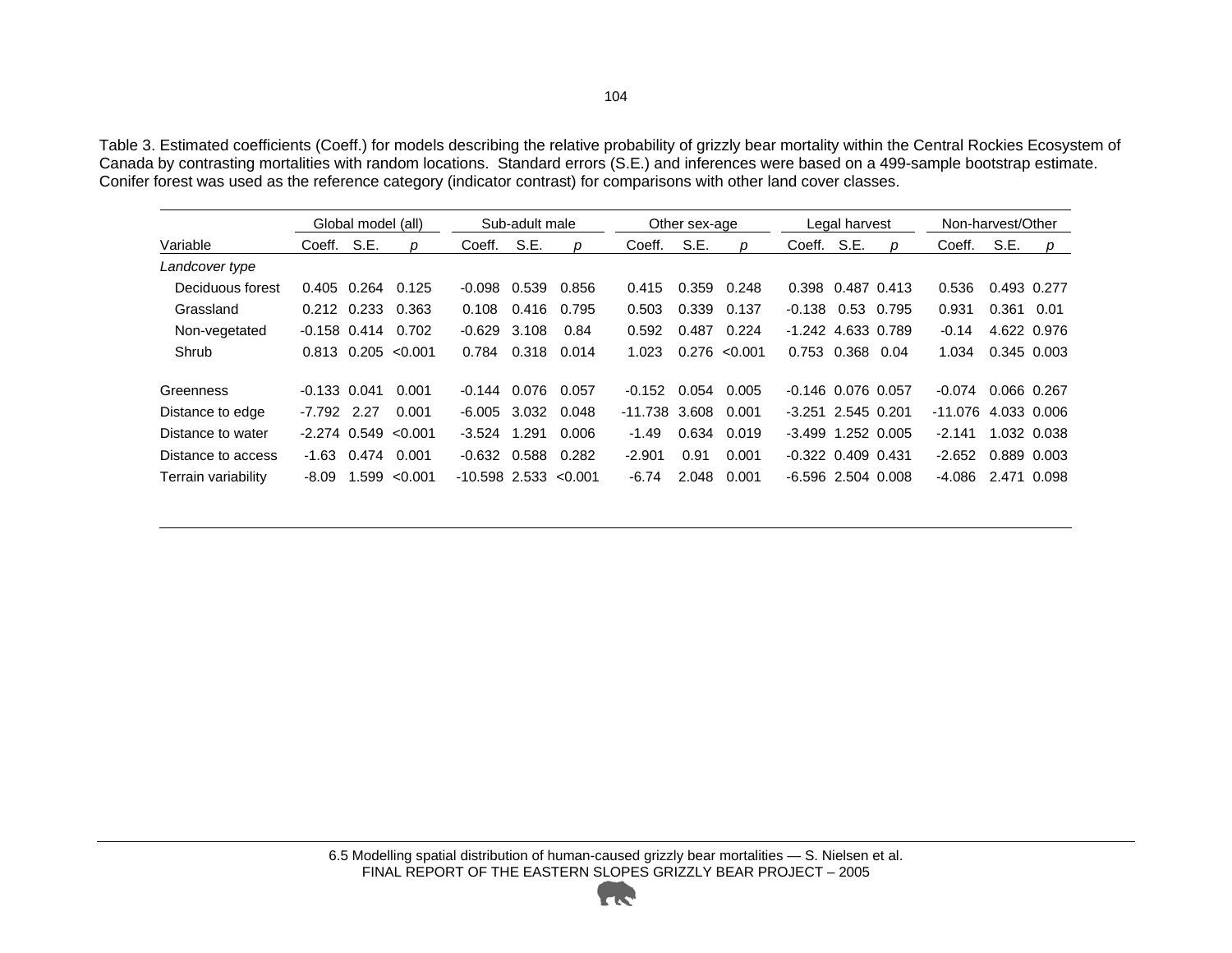

Figure 3. The distribution of mortality risk ranks from very low to very high based on the global mortality distribution (random versus mortality locations) model in the Central Rockies Ecosystem of Canada.

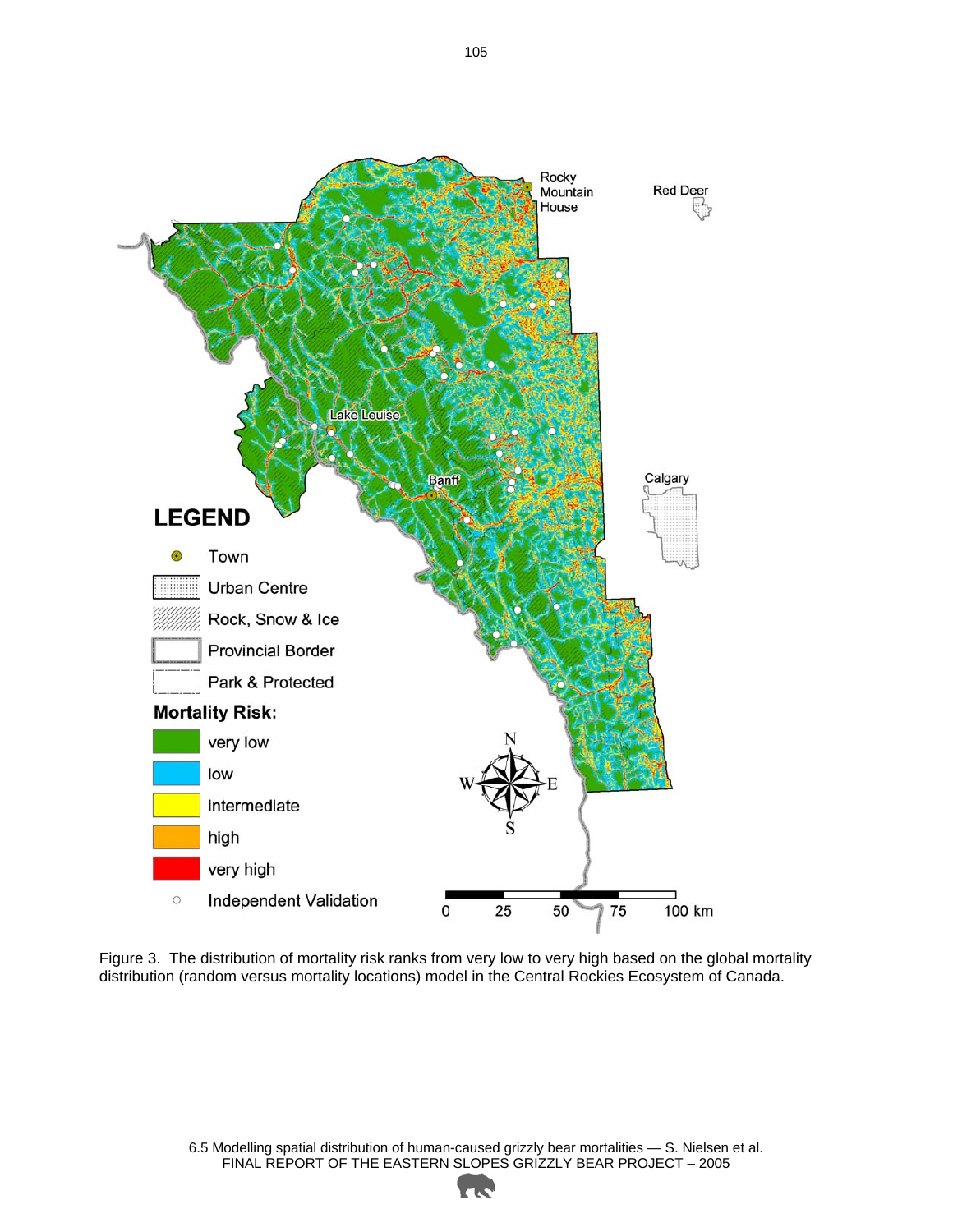|                     |          | Mortality distribution model |         |           | Mortality risk model |         |  |  |  |
|---------------------|----------|------------------------------|---------|-----------|----------------------|---------|--|--|--|
| Variable            | Coeff.   | S.E.                         | р       | Coeff.    | S.E.                 | р       |  |  |  |
| Landcover type      |          |                              |         |           |                      |         |  |  |  |
| Deciduous forest    | 0.405    | 0.264                        | 0.125   | 1.199     | 0.322                | < 0.001 |  |  |  |
| Grassland           | 0.212    | 0.233                        | 0.363   | $-0.034$  | 0.378                | 0.928   |  |  |  |
| Non-vegetated       | $-0.158$ | 0.413                        | 0.702   | 0.331     | 0.618                | 0.593   |  |  |  |
| Shrub               | 0.813    | 0.205                        | < 0.001 | 0.832     | 0.235                | < 0.001 |  |  |  |
| Greenness           | $-0.133$ | 0.041                        | 0.001   | $-0.182$  | 0.056                | 0.001   |  |  |  |
| Distance to edge    | $-7.792$ | 2.27                         | 0.001   | $-12.969$ | 4.895                | 0.008   |  |  |  |
| Distance to water   | $-2.274$ | 0.549                        | < 0.001 | $-1.146$  | 0.605                | 0.058   |  |  |  |
| Distance to access  | $-1.630$ | 0.474                        | 0.001   | $-2.003$  | 0.990                | 0.043   |  |  |  |
| Terrain variability | $-8.090$ | 1.599                        | < 0.001 | $-14.729$ | 2.146                | < 0.001 |  |  |  |

Table 4 . Comparison of the mortality distribution (random versus mortality locations) and mortality risk (radiotelemetry versus mortality locations) with bootstrapped standard errors and significance.



Figure 4. Percent composition of very low to very high mortality risk pixels in the Central Rockies Ecosystem of Canada based on the mortality distribution (random-based map) and the mortality risk (radiotelemetry-based map) models (a.). Area-adjusted frequency of withheld (testing data) mortality validations (*n* = 45) falling within very low- to very high- mortality risk bins (b.). Although only a small fraction of mortality pixels are in high- and very high bins (a.), the majority of mortalities (per area) are occurring in these sites (b.).

6.5 Modelling spatial distribution of human-caused grizzly bear mortalities — S. Nielsen et al. FINAL REPORT OF THE EASTERN SLOPES GRIZZLY BEAR PROJECT – 2005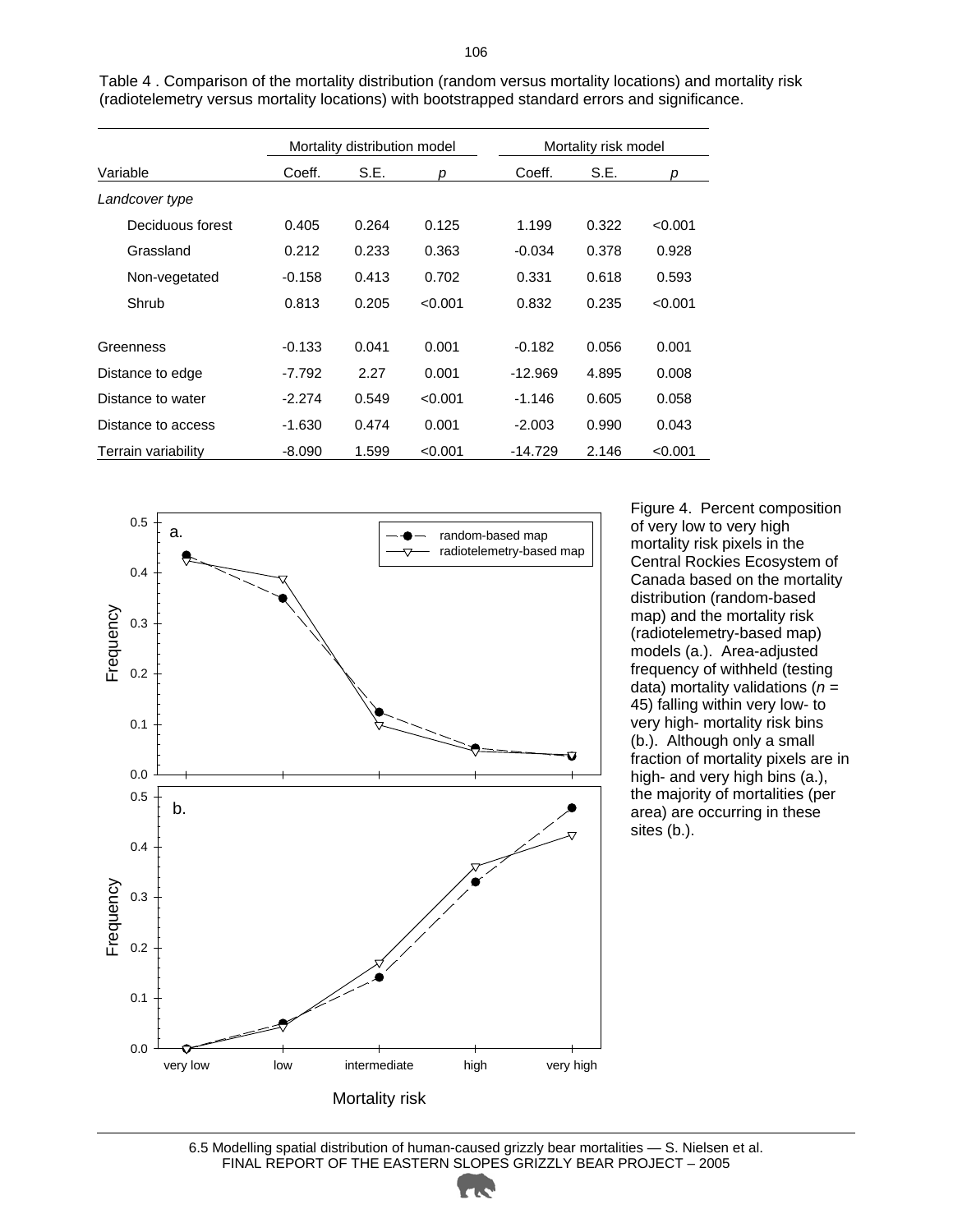### **DISCUSSION**

Grizzly bear mortalities were concentrated in three regions of the study area: (1) Lake Louise; (2) Banff town site; and (3) Alberta Provincial lands near the Red Deer River (Benn, 1998). Unlike Lake Louise and Banff, a large proportion of human-caused mortalities in the Red Deer River basin were caused by legal spring harvests. For 2 scales (900-km<sup>2</sup> and 1,405-km<sup>2</sup>), the number of mortalities within home-range-sized moving windows exceeded or equalled the number of years examined ( $\geq 1$  mortality/year) for these 3 regions suggesting very high mortality rates. Temporal variation in mortalities over the past 3 decades have, however, been evident for different regions, with some areas like the Banff town site exhibiting reduced rates of mortality in the past number of years (Benn, 1998; Benn and Herrero, 2002). Secure areas varied from 7.2% to 23.9%, although large proportions of these areas were considered to be non-habitat.

Comparisons of demographic status, season, and mortality type revealed spatial discriminations in mortalities for sub-adult male/non-sub-adult male and legal hunting/non-legal hunting locations, while sex and season differences were similar. We found no spatial differences in mortality for season (berry versus non-berry season), despite reported differences in total number of mortalities (Benn and Herrero, 2002). Benn and Herrero (2002) found that a high proportion of mortalities occurred in the berry season when bears were most likely to forage at low elevation sites for Canada buffaloberry, *Shepherdia canadensis*, fruits. Although grizzly bears were more likely to be 'killed' during the hyperphagic berry period when they were accessing habitats near humans (e.g., low elevation sites), these sites were spatially similar to those of other mortalities occurring in the non-berry seasons. This suggests that the spatial locations of mortality sinks (*sensu* Knight et al., 1988) were consistent and only the number (rate) of mortalities varied by season. For the sub-adult male and non-sub-adult male comparison, we found that sub-adult males tended to be 'killed' further from access and edge features when compared with non-sub-adult males, although variation in distance to access for sub-adults was high suggesting that animals were 'killed' both near and away from access features. Although we expected sub-adults to be further from edges through aggressive displacement by adult males (McLellan and Shackleton, 1988), we were surprised to find sub-adult male mortalities further from access features where you would expect most mortality events to occur regardless of sex-age class. Perhaps, sub-adult males were simply more broadly distributed across the landscape and this was reflected in mortality locations. Finally, the legal harvest versus non-legal harvest comparison revealed that legal harvests were further from edges and access features. This suggests that during the hunting season grizzly bears are further from edges and access or hunters were accessing more remote areas during the hunt.

For the global data set, the random-based mortality distribution model and the radiotelemetry-based mortality risk model revealed similar mortality patterns that were largely consistent with the literature and expected distribution of bears. Grizzly bear mortalities were positively associated with access, water, and edge features (e.g., nearer to those features or a negative coefficient). Previous research in the region has shown that bears select edge habitats and streamside areas (Nielsen et al., 2002; Theberge, 2002), but we also suspect that humans are more likely to be in these sites as well, thereby increasing the frequency of contact between bears and humans (Mattson and Merrill, 1996a; 1996b). Distance to access features, on the other hand, is more likely to describe the distribution of humans in space. Where bear habitat co-occurs with human access, however, interactions between bears and humans will escalate thereby increasing risk of human-caused mortality to bears. Although previous research in the area has shown positive associations between grizzly bear occurrence and both terrain ruggedness and the vegetation index greenness (Mace et al., 1999; Nielsen et al., 2002; Stevens, 2002; Theberge, 2002), we found negative associations for models describing mortality sites. Our models did not consider, however, the overall spatial pattern or patchiness of greenness like that of Stevens (2002), and thus may reflect the strong association of mortalities with edges, stream side areas, and roads, where pixel values for greenness are likely to be low. Likewise, for terrain ruggedness, we suspect that terrain patterns in mortalities is likely to be related more with human distribution than grizzly bear distribution as humans are less likely to venture into more rugged terrain, at least when compared to grizzly bears. Finally, for land-cover type classes, shrub (including avalanche) habitats were consistently more likely to have mortalities than the reference category closed conifer stands. We feel this reflects the strong concentration of bears within shrub and avalanche areas (Theberge, 2002).

Overall, global models describing the distribution of mortality risk were predictive and significant based on the occurrence of independent grizzly bear mortalities withheld for model validation. This suggests that mortalities were well described and predictable using readily available terrain, human, and vegetation GIS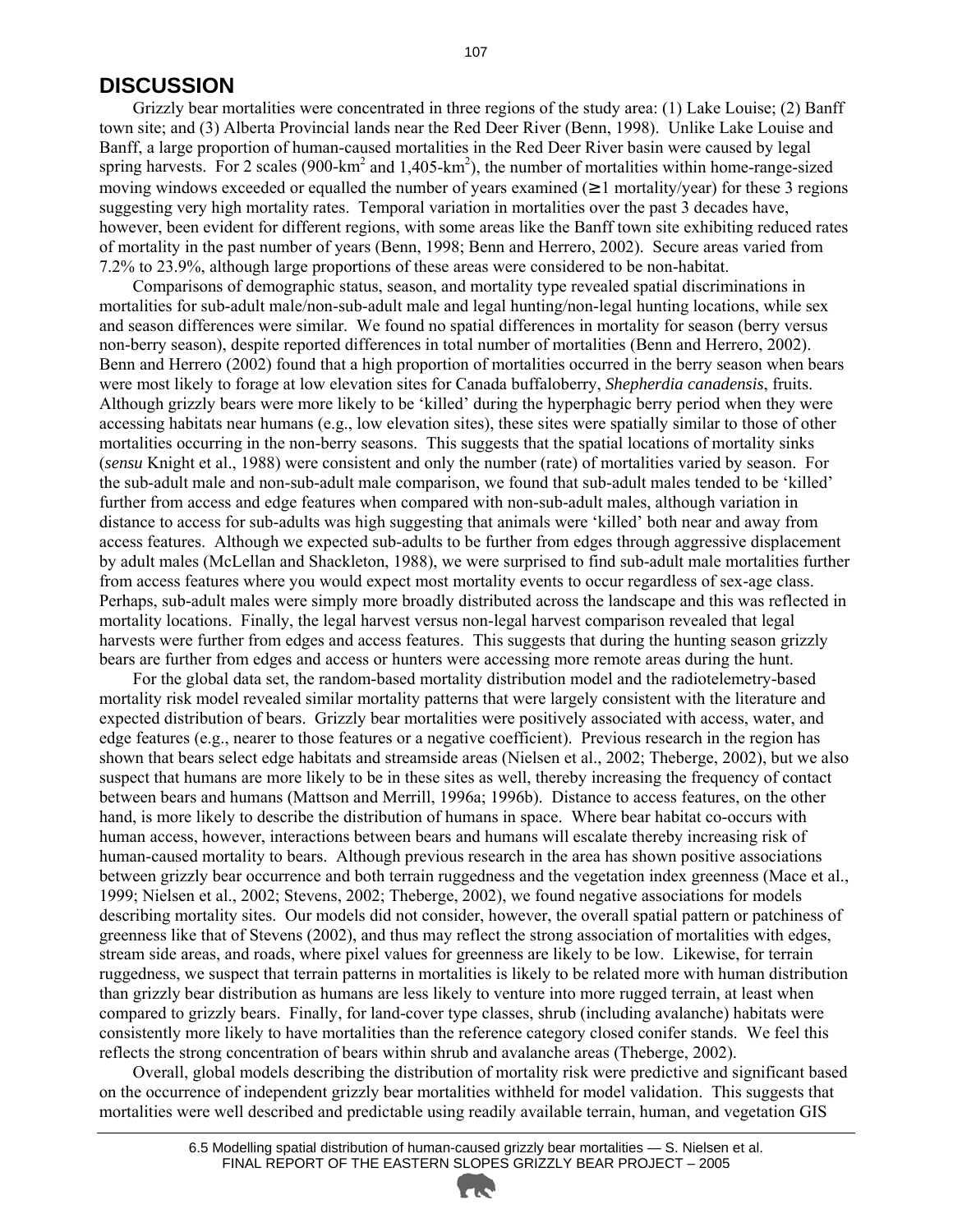data. This is further supported by the methods and results observed by Johnson et al. (2005) in the spatial description of grizzly bear survival in the Greater Yellowstone Ecosystem. Although our models were not based on the more powerful Cox regression methods (Cox and Oakes, 1984) for survival (1-mortality), as we did not track exposure and ultimately death for individual animals, our mortality risk model would likely closely match ranks from a survival model. Baseline survival functions from other studies might be used to scale our predictions. The fact that Johnson's (et al., 2005) survival model for Yellowstone and our mortality risk model for the CRE qualitatively provide similar responses to similar types of GIS data suggest that information from other areas can readily be used to describe areas of grizzly bear mortality risk, as human behaviour ultimately causing grizzly bear deaths appears to be consistent.

# **MANAGEMENT IMPLICATIONS**

Conservation models describing grizzly bear mortality locations in the CRE of Canada are needed for management and conservation planning. As would be expected, landscape attributes relating to human use, such as roads, trails, and terrain, correlated well with the locations of human-caused grizzly bear mortalities. Spatial mortality models, as those presented in this paper, can be used for management of humans in grizzly bear territories and the identification of potential restoration (road access control or deactivation) sites. Moreover, incorporation of risk models with existing animal occurrence models (e.g., Nielsen et al., 2002; 2003) may prove useful for assessments of population viability (Boyce and McDonald, 1999) and attractive sink dynamics (Delibes et al., 2001; Naves et al., 2003). We suggest that risk models be integrated with habitat models for identifying key habitat sinks and secure areas for active management and protection respectively.

Management and mitigation of potential habitat sinks may be necessary, at minimum during essential activities such as the hyperphagic berry period (August to October) or the spring limited entry bear hunt when the majority of animals are at high risk and killed by humans (Benn and Herrero, 2002). Concurrently, education programmes for the public and hunters may be necessary to reduce bear-human conflicts (Schirokauer and Boyd, 1998). Finally, management policies regarding problem wildlife may need further modification and/or examination of population impacts. Numerous animals were lost to the CRE by relocation and/or problem wildlife mortalities (Benn, 1998). The number of management actions a grizzly bear received increased substantially the risk of mortality (Boyce et al., 2001; Johnson et al., 2005). This suggests that behavioural patterns exhibited by some bears may place them at greater risk and those management policies and actions for these animals were not successful in ultimately reducing mortality. Managers should consider alternatives to animal relocation, such as aversive conditioning, while striving to minimize habituated and problem animals from first developing. Even with well-intended management plans, maintenance of viable grizzly bear populations in southern Canada is increasingly difficult given the rapid growth in human population, land use pressure, and recreation within grizzly bear range (McLellan, 1998). Addressing access management for grizzly bear populations, now being considered for threatened status by the Alberta government, may be necessary to stem localized mortality sinks. Implementation of human recreation and waste management policies in the National Parks has reduced local human-bear conflicts (Benn, 1998). We found that relatively little of the landscape was secure from human-caused mortality for grizzly bears. This would be most directly remedied by decreasing human access.

# **LITERATURE CITED**

Banci, V., Demarchi, D.A., Archibald, W.R., 1994. Evaluation of the population status of grizzly bears in Canada. International Conference on Bear Research and Management 9, 129–142.

Benn, B., 1998. Grizzly bear mortality in the Central Rockies Ecosystem, Canada. M.Sc. Thesis, University of Calgary, Calgary, Alberta, Canada.

Benn, B., Herrero, S., 2002. Grizzly bear mortality and human access in Banff and Yoho National Parks, 1971–1998. Ursus 13, 213–221.

Blanchard, B.M., Knight, R.R., 1991. Movements of Yellowstone grizzly bears. Biological Conservation 58, 41–67.

Boyce, M.S., 2002. Reconciling the small-population and declining-population paradigms. In: Beissinger, S.R., McCullough, M.E. (Eds.) Population viability analysis. University of Chicago Press, Chicago, Illinois, USA, pp. 41– 49.

Boyce, M.S., McDonald, L.L., 1999. Relating populations to habitats using resource selection functions. Trends in Ecology and Evolution 14, 268–272.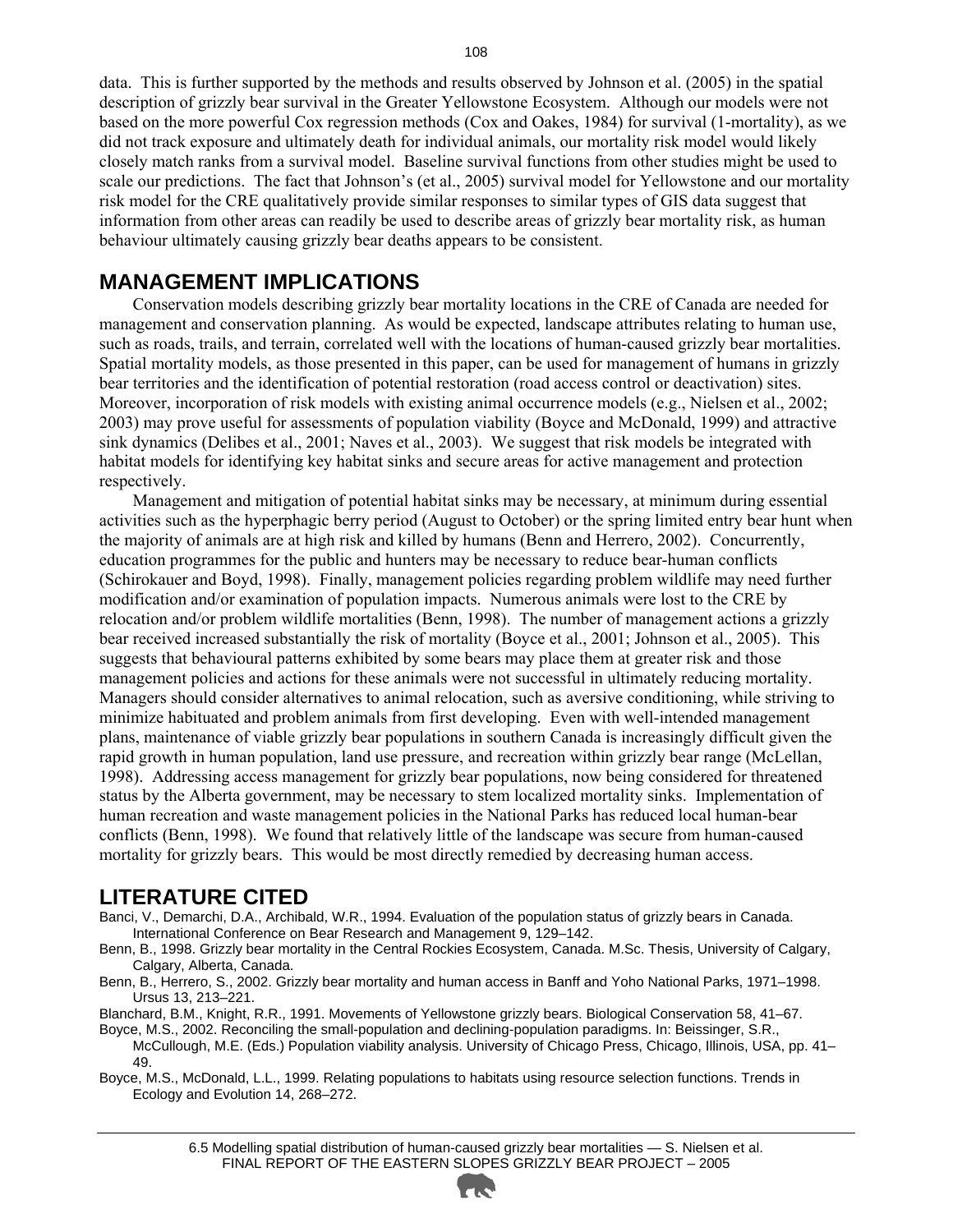- Boyce, M.S., Blanchard, B.M., Knight, R.R., Servheen, C., 2001. Population viability for grizzly bears: A critical review. International Association of Bear Research and Management: Monograph 4, 1–39.
- Boyce, M.S., Vernier, P.R., Nielsen, S.E., Schmiegelow, K.A., 2002. Evaluating resource selection functions. Ecological Modelling 157, 281–300.
- Channell, R., Lomolino, M.V., 2000. Dynamic biogeography and conservation of endangered species. Nature 403, 84–86. Cox, D.R., Oakes, D., 1984. Analysis of survival data. Chapman and Hall, London, United Kingdom.
- Crist, E.P., Cicone, R.C., 1984. Application of the tasseled cap concept to simulated thematic mapper data. Photogrammetric Engineering and Remote Sensing 50, 343–352.
- Delibes, M., Gaona, P., Ferreras, P., 2001. Effects of an attractive sink leading into maladaptive habitat selection. American Naturalist 158, 277–285.
- Diamond, J.M., 1989. The present, past, and future of human-caused extinction. Philosophical Transactions of the Royal Society of London B 325, 469–478.
- Garshelis, D.L., 2000. Delusions in habitat evaluation: measuring use, selection, and importance. In: Boitani, L., Fuller, T.K., (Eds.), Research techniques in animal ecology: controversies and consequences. Columbia University Press, New York, USA, pp. 111–164.
- Gibeau, M.L., 2000. A conservation biology approach to management of grizzly bears in Banff National Park, Alberta. Ph.D. dissertation, University of Calgary, Calgary, Alberta, Canada.
- Gibeau, M.L., Clevenger, A.P., Herrero, S., Wierzchowski, J., 2002. Grizzly bear response to human development and activities in the Bow River Watershed, Alberta, Canada. Biological Conservation 103, 227–236.
- Hamer, D., Herrero, S., 1987. Grizzly bear food and habitat in the front ranges of Banff National Park, Alberta. International Conference on Bear Research and Management 7, 199–213.
- Hamer, D., Herrero, S., Brady, K., 1991. Food and habitat used by grizzly bears, *Ursus arctos*, along the continental divide in Waterton Lakes National Park, Alberta. Canadian Field Naturalist 105, 325–329.
- Homewood, K., Lambin, E.F., Coast, E., Kariuki, A., Kivelia, J., Said, M., Serneels, S., Thompson, M., 2001. Long-term changes in Serengeti-Mara wildebeest and land cover: Pastoralism, population, or policies? Proceedings of the National Academy of Sciences 98, 12544–12449.
- Johnson, C.J., Boyce, M.S., Schwartz, C.S., Haroldson, M.A., 2005. Modeling survival: Applications of the multiplicative hazards model to Yellowstone grizzly bear. Journal of Wildlife Management, In Press.
- Knight, R.R., Blanchard, B.M., Eberhardt, L.L., 1988. Mortality patterns and population sinks for Yellowstone grizzly bears, 1973-1985. Wildlife Society Bulletin 16, 121–125.
- Landis, J.R., Koch, G.G., 1977. The measurement of observer agreement for categorical data. Biometrics 33, 159–174.
- Linnell, J.D.C., Swenson, J.E., Andersen, R., 2001. Predators and people: Conservation of larger carnivores is possible at high human densities if management policy is favourable. Animal Conservation 4, 345–349.
- Mace, R.D., Waller, J.S., Manley, T.L., Lyon, L.J., Zuuring, H., 1996. Relationship among grizzly bears, roads and habitat in the Swan Mountains, Montana. Journal of Applied Ecology 33, 1395–1404.
- Mace, R.D., Waller, J.S., Manley, T.L., Ake, K, Wittinger, W.T., 1999. Landscape evaluation of grizzly bear habitat in western Montana. Conservation Biology 13, 367–377.
- Manley, T.L., Ake, K., Mace, R.D., 1992. Mapping grizzly bear habitat using Landsat TM satellite imagery. In: Greer, J.D., (Ed.), Remote sensing and natural resource management. American Society of Photogrammetry and Remote Sensing, Bethesda, Maryland, pp. 231–240.
- Manly, B.F.J., McDonald, L.L., Thomas, D.L., 1993. Resource Selection by Animals: Statistical Design and Analysis for Field Studies. Chapman & Hall, London.
- Mattson, D.J., Herrero, S., Wright, R.G., Pease, C.M., 1996a. Science and management of Rocky Mountain grizzly bears. Conservation Biology 10, 1619–1629.
- Mattson, D.J., Herrero, S., Wright, R.G., Pease, C.M., 1996b. Designing and managing protected areas for grizzly bears: how much is enough? In: Wright, R.G. (Ed.), National parks and protected areas: their role in environmental protection. Blackwell Science, Cambridge, Massachusetts, pp. 133–164.
- Mattson, D.J., Merrill, T., 2002. Extirpations of grizzly bears in the contiguous United States, 1850-2000. Conservation Biology 16, 1123–1136.
- Mattson, D.J., Merrill, T., 2004. A model-based appraisal of habitat conditions for grizzly bears in the Cabinet-Yaak region of Montana and Idaho. Ursus, In press.
- McLellan, B.N., Shackleton, D.M., 1988. Grizzly bears and resource extraction: effects of roads on behaviour, habitat use and demography. Journal of Applied Ecology 25, 451–460.
- McLellan, B.N., 1989. Dynamics of a grizzly bear population during a period of industrial resource extraction. II. Mortality rates and causes of death. Canadian Journal of Zoology 67, 1861–1864.
- McLellan, B.N., 1998. Maintaining viability of brown bears along the southern fringe of their distribution. Ursus 10, 607– 611.
- McLellan, B.N., Hovey, F.W., Mace, R.D., Woods, J.G., Carney, D.W., Gibeau, M.L., Wakkinen, W.L., Kasworm, W.F., 1999. Rates and causes of grizzly bear mortality in the interior mountains of British Columbia, Alberta, Montana, Washington, and Idaho. Journal of Wildlife Management 63, 911–920.
- McLellan, B.N., Hovey, F.W., 2001. Habitats selected by grizzly bears in a multiple use landscape. Journal of Wildlife Management 65, 92–99.
- McLoughlin, P.D., Taylor, M.K., Cluff, H.D., Gau, R.J., Mulders, R., Case, R.L., Messier, F., 2003. Population viability of barren-ground grizzly bears in Nunavut and the Northwest Territories. Arctic, 56, 185–190.